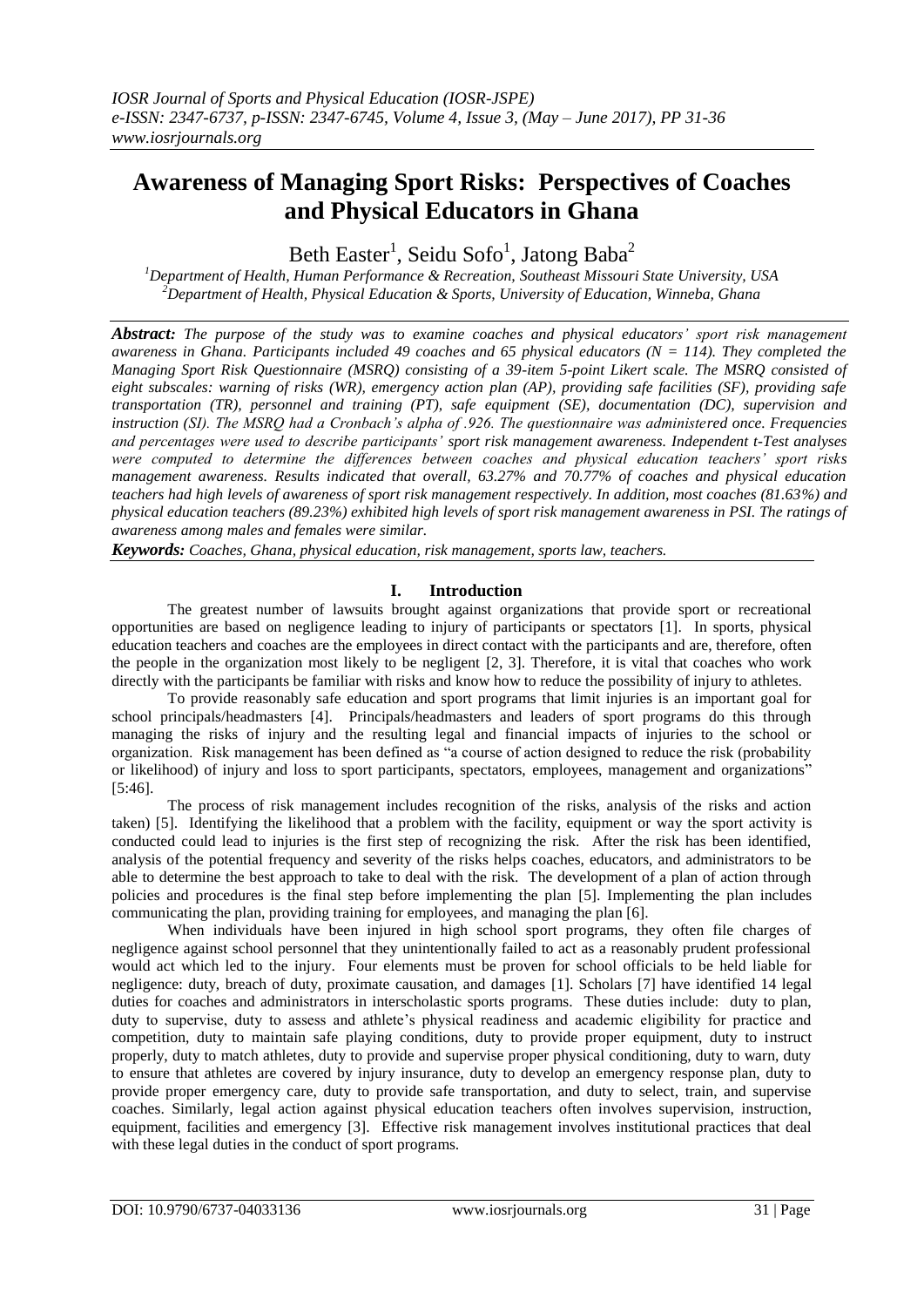## **High School Sport Risk Management Practices**

Previous research has examined the practices used in high schools to manage sport risks [4, 8]. One study [4] examined the practices of high school principals in the United States by surveying 445 principals in the state of Iowa. A 40-item 5-point Likert scale was used to determine how much the principals used 20 specific risk management behaviors. The high school principals rated themselves well (means above 3.5 on the 5-point scale) on most items related to sport programs [4]. There was a statistically significant difference between principals of the largest schools and the smallest schools. Principals at larger schools rated themselves higher on providing safety clinics to keep coaches up to date than those at smaller schools. Conversely, small school principals reported determining that safe transportation is provided to events, determining that coaches use accepted coaching techniques, and determining that "school-owned vehicles or privately contracted transportation services are used to transport athletes to out of town contests" [4:58]. The study concluded that high school principals were aware of their legal duties and acted to meet those legal duties [4].

Athletic Directors are more directly involved in the daily operations of the sports programs than high school principals and have been found to rate themselves highly in the areas of providing safe transportation, equipment, warnings and transfer of risk, crowd control and spectator safety, facilities, supervision and hiring and training of personnel (means above 3.5 on a 5-point scale [8]. Athletic Directors appear to be aware of their legal responsibilities. Furthermore, [8] found that Athletic Directors with sport related education scored higher than those who came from other educational backgrounds. It appears that education influences the behaviors of those responsible for safe sport programs.

In 1998, there were 36 states in the United States that had passed legislation requiring some sort of coaching education for coaches National Federation of State High School Associations ([NFSHSA) [9]. The coaching certification programs developed in the United States through the National Federation of State High School Associations (NFSHSA) includes risk management. While some form of coaching education has only recently been required in the United States, physical education teachers have had more structured preparation. Physical Education teacher education programs provide training in risk management and safety in a variety of ways [10]. These methods may include assigned textbook chapters on risk management, lesson plan assignments, peer teaching assignments, videotapes of teaching, and observation of experienced teachers [10]. Researchers [11] advocate having physical educators evaluate their programs regularly using a risk management inventory so that beginning teachers are able to observe and model safe practices.

# **Sport Risk Management Practices in Ghana**

The actions or behaviors of high profile coaches have dominated the sports media and public attention in Ghana to the extent that their approach to coaching is perceived as the standard or barometer for measuring the behaviors of other coaches irrespective of the level at which they operate. This often leads to coaches, parents, administrators, sport media and sport system builders confusing the work of the elite coach, who is charged with preparing high level sports persons for intense competitive environments with that of the sports coach or physical education teacher who is engaged primarily with the youth at the grassroots level [12]. While all children and young people involved in sport should be encouraged to develop their talent, they should also be part of a safe, rewarding and broader developmental sport. The youth coach is crucial in helping children and young people access this type of experience.

The physical education and sports coaching programs in Ghana are designed to produce high level manpower for both public and private organizations that need services of physical educators and coaches of selected sports disciplines. The main goal of these two programs is to provide students with scientific principles and concepts to understand, identify and analyse various approaches and methods of teaching and/or coaching (both theory and practice), as well as to evaluate the risks associated with the tasks of teaching and performance (University of Education [13]. The programs also equip students with the knowledge and skills in psychology, philosophy, science of human movement, management principles and event management among others. Some of the critical areas of training are in disability sports management, prevention and management of sports injuries, risks management, legal aspects of physical activity and sports ethics. For example, in risk management, attention is focused on financial risks, operational risks and personal risks. Upon completion of any of the programs, successful candidates do not only gain considerable insight into higher level subject matter of physical education or sport coaching but also acquire a much higher appreciation of the numerous managerial, psychological and sociological factors affecting teachers and coaches. It must be noted that because of scarcity of personnel, educational institutions do not make distinction between physical education and sports coaching personnel, using them interchangeably. Therefore, the kind of training being given at the undergraduate level is to prepare the physical educator, especially, to be able to coach in many sports disciplines at the youth level as well.

Candidates who access the physical education and sports coaching programs of the university include teachers from the Colleges of Education, teachers handling School Physical Education activities at the Basic and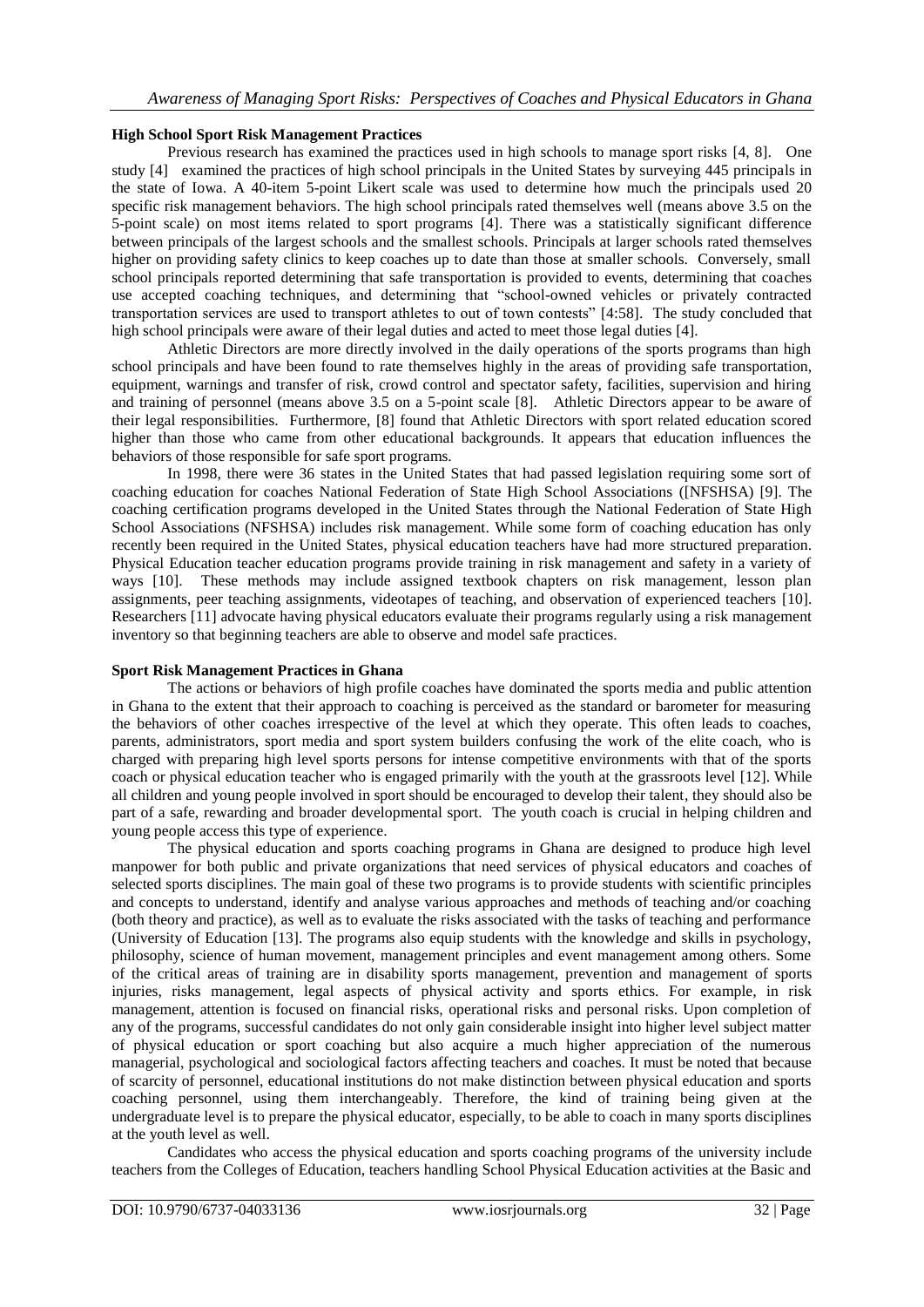Secondary Schools, teachers handling School Hygiene activities in the Basic Schools, personnel from Security Services (Armed Forces, Police Service, Fire Service, Prison Service, Ghana Revenue Authority and Immigration Service), technical personnel from sports academies and retired sports performers. After graduation, majority of them return to the organizations that sponsored them either through study leave or leave of absence to pursue further studies. Physical education teachers are posted (placed) by the Ghana Education Service to Senior High Schools, Colleges of Education, Polytechnics, and District/Regional Physical Education and Sports Departments. The sports coaches are absorbed mostly by public or private sports organizations, university athletic departments and the National Sports Authority.

Physical educators and coaches in schools, colleges and polytechnics have two major responsibilities: teaching of physical education and organizing intramural/extramural sports competitions. At the secondary education level, Zonal, District, Regional and National sports competitions are the major extramural activities organized by the Regional and National Schools and Colleges Sports Associations for Basic and Secondary Schools in selected sports disciplines [14]. All schools are obliged to participate, beginning from the zonal level to the bi-annual national championships. Sports activities at this level are supervised by physical education teachers and coaches in the District and Regional offices of the Ghana Education Service. In large educational communities, schools are categorized into zones and some coaches and physical education teachers are appointed as zonal physical education and sports coordinators to supervise and coordinate the work of those teaching or coaching in schools in their assigned zones. Extensive travelling (with and without youth athletes) is involved working in schools accompanied by some physical, financial, ethical and legal risks, requiring constant evaluation of the low-probability risks that often have potential to create negative impact on the image of an institution.

Physical education teachers and coaches in the 40 Colleges of Education institutions in the country have a dual responsibility to teach physical education as a requirement for graduation at this level. They also have the responsibility to organize both intramural and extramural games for students. The Colleges of Education Sports Association (COESA) [14] organizes bi-annual national competitions in selected sports disciplines and physical education teachers and coaches in these colleges have an additional responsibility to assist in preparing athletes for the sports festival. There are 10 Polytechnic Institutions in the country and coaches in these institutions are responsible for planning and organizing intramural and extramural games activities for students as well as assist in the organization of bi-annual sports competitions for Polytechnics under the auspices of the Ghana Polytechnics Sports Association (GHAPSA) [14].

Graduates of the Physical Education and Sports programs of the university who are trained for the security services are responsible for the physical and sports training of military personnel in military barracks. They are responsible for planning and organizing intramural sports competitions under their various command units and preparing athletes for the national Security Services Sports Association (SESSA) Games (Baba, 2009) [15]. The risk factors in these categories are minimal because of the maturity level of the athletes. The role of coaches is mainly to determine whether adequate controls have been put in place to effectively mitigate potential risks.

As part of the learning process, sport coaches and physical educators in Ghana are encouraged to allow children some latitude to explore, within reasonable limits of risk, with improvised facilities and equipment especially in the process of skill acquisition. However, little is known about their sport risk management practices. Therefore, the primary purpose of the present study was to examine the extent to which Ghanaian coaches and physical educators were familiar with managing sport risks. An understanding of their sport risk awareness would help sport administrators and physical education educators better prepare coaches and teachers to provide appropriate and safe sport experiences.

## **Participants**

# **II. Method**

Participants for the study included 49 coaches and 65 physical educators ( $n = 114$ ) from Ghana. The sample was made up of 85% males and 15% females. The highest level of education attained by participants were: certificate (11.5%), diploma (32.7%), bachelor's degree (44.2%), master's degree (6.2%), and other  $(5.3\%)$ . They had working experience ranging from one to 33 years  $(M= 7.22; SD= 5.53)$ .

## **Instrument**

The study used the Managing Sport Risk Questionnaire (MSRQ) consisting of a 39-item 5-point Likert scale. The MSRQ was developed from a review of the literature on risk management and legal duties of care in athletics and physical education [3, 11]. The MSRQ consisted of eight subscales: warning of risks (WR), emergency action plan (AP), providing safe facilities (SF), providing safe transportation (TR), personnel and training (PT), safe equipment (SE), documentation (DC), supervision and instruction (SI). Participants indicated the extent to which they agreed or disagreed to each of the 39 statements by selecting the appropriate box for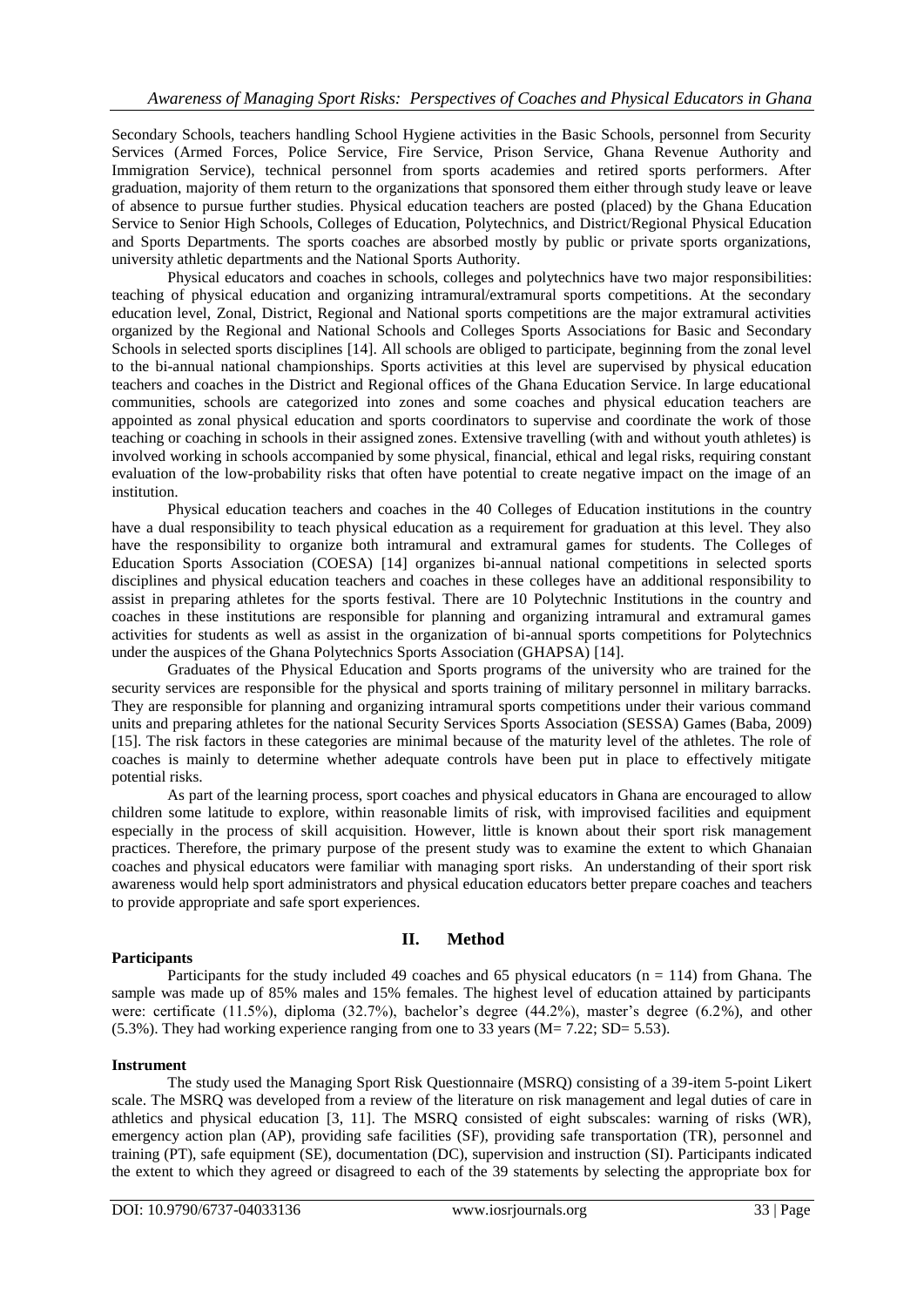strongly disagree (1) to strongly agree (5). A rating of 5 or 4 represented a high level of sport risk awareness, while a rating of 2 or 1 for an item meant a low level of awareness. The MSRO had a Cronbach's alpha of .926. The questionnaire was administered once.

## **Data Analysis**

Descriptive data were computed across the whole sample for the entire scale and for each subscale. First, the authors calculated the percentages of coaches and physical educators with high, moderate and low levels of sport risk management awareness for each subscale and the entire scale. Cut-off points for the MSRQ (on a 5-point scale) were 3.50-5 (high), 2.50-3.49 (moderate), and 1-2.49 (low). Second, the means and standard deviations for each subscale and the entire scale were computed for coaches, physical educators, and males and females. Differences in sport risk management awareness between these various sub-groups were determined by using Independent t-Tests.

## **III. RESULTS**

#### **Sport Risk Management Awareness Levels among Coaches and Physical Educators**

Table 1 shows data on the sport risk management awareness levels among coaches and physical educators. Overall, most of the coaches and physical educators perceived themselves to have moderate to high levels of awareness in sport risk management. However, a higher percentage of physical educators (70.77%) than coaches (63.27%) rated themselves as having high levels of awareness of sport risk management. Only 3.08% and 2.04% of physical educators and coaches indicated they had low levels of awareness respectively.

Table 2 presents data on the types of training that enabled coaches and physical educators to become familiar with potential sport risks. The table shows frequencies and percentages of coaches and physical educators for each source of education. Most of the coaches ((61.22%) and physical educators (63.08%) attributed their familiarity with potential sport risks to inservice training (professional development) programs provided by their organizations.

#### **Sport Risk Management Awareness and Gender**

Table 3 presents data on sport risk management ratings and gender. Results indicated that females (3.81) had a higher overall mean score than males (3.65). In addition, their mean scores for all the subscales, except SE, were higher than of their male counterparts. Furthermore, the highest mean score for males was in the PSI (4.11) followed by PT (3.80). Alternatively, their lowest mean score was in DC (3.30) followed by AP (3.36). Similarly, the highest rating for females was in PSI (4.32) followed by PT (3.90). The lowest mean score for females was DC (3.49) followed by AP (3.59). However, Independent t-Test analyses showed that the overall mean scores and those for all the subscales for males and females did not differ significantly. That is, the sport risk management awareness levels among males and females were similar.

#### **Sport Risk Management Awareness and Program Type**

Table 4 indicates data on sport risk management and program type. The overall mean scores for coaches (3.68) and physical educators (3.69) were similar. However, coaches' ratings for PT, SE, and PSI were higher than their counterparts in physical education. Conversely, the physical educators had higher ratings than the coaches in WR, AP, SF, TR, and DC. The Independent t-Test analyses, however, indicated that only the mean difference for PT was significant, while the others were not. Thus, there was a significant difference in the level of awareness among coaches and physical educators in Personnel and Training (PT). Coaches (3.98) had a higher mean score than physical educators (3.70).

| and low levels of risk management awareness     |                      |            |           |                                 |           |          |  |
|-------------------------------------------------|----------------------|------------|-----------|---------------------------------|-----------|----------|--|
| Subscale                                        | Coaches ( $n = 49$ ) |            |           | Physical Educators ( $n = 65$ ) |           |          |  |
|                                                 | High                 | Moderate   | Low       | High                            | Moderate  | Low      |  |
| Warning of risks                                | 30(61.22)            | 12 (24.49) | 7(14.29)  | 42(64.62)                       | 18(27.69) | 5(7.69)  |  |
| Emergency Action Plan                           | 20(40.82)            | 22(44.90)  | 7(14.29)  | 36(55.38)                       | 25(38.46) | 4(6.16)  |  |
| Duty to provide safe facilities                 | 27(55.10)            | 14 (28.57) | 8 (16.33) | 40(61.54)                       | 20(30.77) | 5(7.69)  |  |
| provide<br>safe<br>Duty<br>to<br>transportation | 34 (69.39)           | 15(30.61)  | 0(.00)    | 50(76.92)                       | 12(18.46) | 3(4.62)  |  |
| Personnel and training                          | 39 (79.59)           | 9(18.37)   | 1(2.04)   | 43(66.15)                       | 14(21.54) | 8(12.31) |  |
| Safe Equipment                                  | 32(65.31)            | 14(28.57)  | 3(6.12)   | 45(69.23)                       | 18(27.69) | 2(3.08)  |  |
| Documentation                                   | 25(51.02)            | 15 (30.61) | 9(18.37)  | 34(52.31)                       | 24(36.92) | 7(10.77) |  |
| Supervision & Instruction                       | 40(81.63)            | 4(12.25)   | 3(6.12)   | 58 (89.23)                      | 4(6.15)   | 3(4.62)  |  |
| Overall Mean                                    | 31 (63.27)           | 17 (34.69) | 1(2.04)   | 46 (70.77)                      | 17(26.15) | 2(3.08)  |  |

#### **IV. Tables**

**Table 1:** Frequencies and percentages of coaches and physical educators with high, moderate,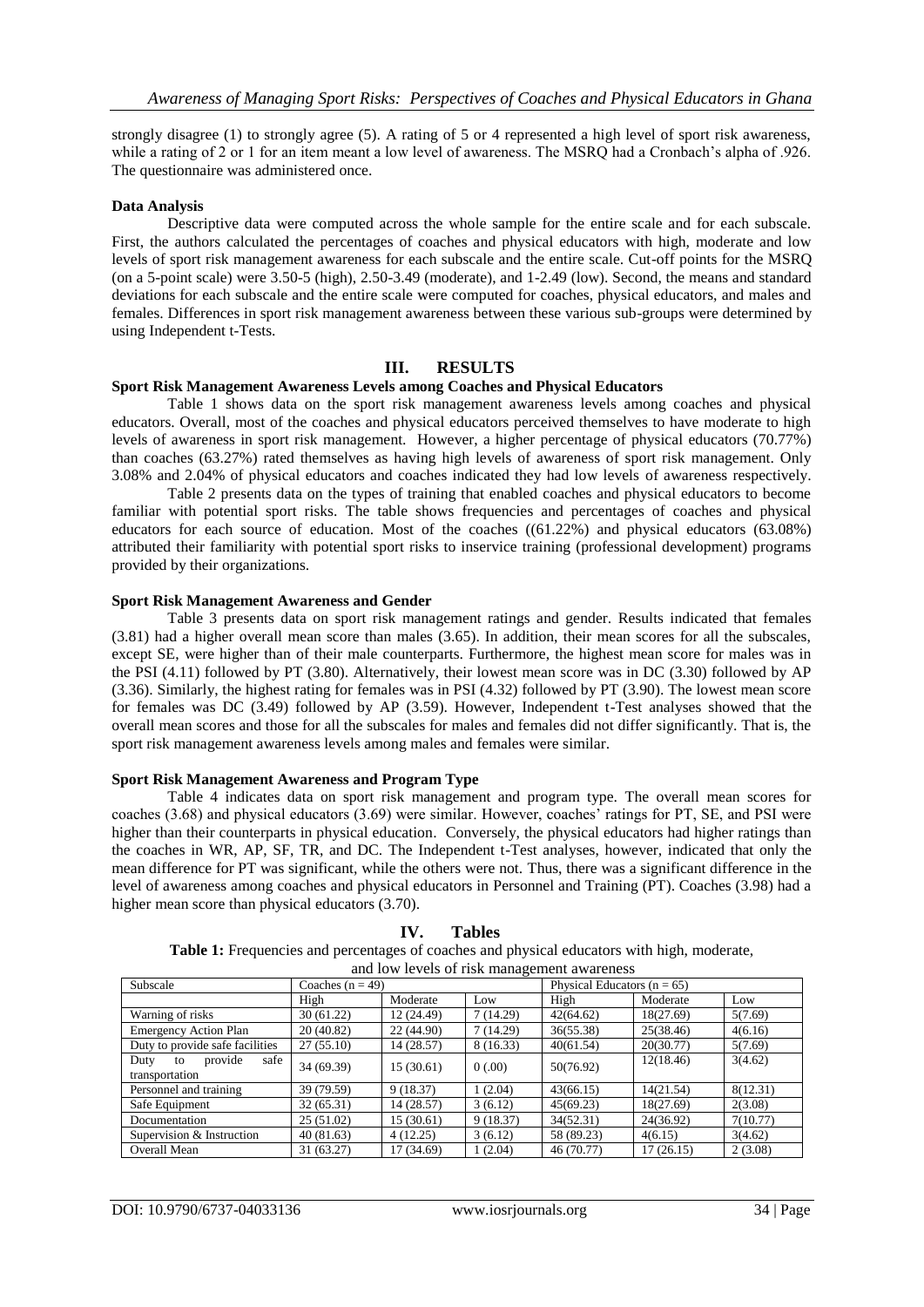| <b>Table 2.</b> Sources of sports risks concation |                    |                |                                 |                |  |  |
|---------------------------------------------------|--------------------|----------------|---------------------------------|----------------|--|--|
| Category                                          | Coaches $(n = 49)$ |                | Physical Educators ( $n = 65$ ) |                |  |  |
|                                                   | Yes                | N <sub>0</sub> | Yes                             | N <sub>0</sub> |  |  |
| Completed coaching certification program          | 21 (42.86)         | 28(57.14)      | 30(46.15)                       | 35 (53.85)     |  |  |
| Undergraduate coursework in sport law             | 20(40.82)          | 29(59.18)      | 31 (47.69)                      | 34(52.31)      |  |  |
| Inservice training                                | 30(61.22)          | 19 (38.78)     | 41 (63.08)                      | 24 (36.92)     |  |  |
| Seminars or conferences                           | 15(30.61)          | 34 (69.39)     | 38 (58.46)                      | 27(41.54)      |  |  |
| Other                                             | 7(14.29)           | 42 (85.71)     | 0(.00)                          | 65 (100.00)    |  |  |

**Table 2:** Sources of sports risks education

Frequency (Percentage)

| Category                      | Males ( $n = 96$ ) |           | Females $(n = 17)$ |           | t-Values |      |
|-------------------------------|--------------------|-----------|--------------------|-----------|----------|------|
|                               | М                  | <b>SD</b> | М                  | <b>SD</b> |          | P    |
| <b>Warning of Risks</b>       | 3.63               | .83       | 3.73               | .73       | $-.45$   | .655 |
| <b>Emergency Action Plan</b>  | 3.36               | .72       | 3.59               | .55       | $-1.26$  | .210 |
| Providing Safe Facilities     | 3.55               | .79       | 3.76               | .70       | $-1.04$  | .300 |
| Providing Safe Transportation | 3.72               | .70       | 4.01               | .73       | $-1.57$  | .120 |
| Personnel and Training        | 3.80               | .80       | 3.90               | .68       | $-.51$   | .612 |
| Safe Equipment                | 3.75               | .72       | 3.67               | .75       | .43      | .671 |
| Documentation                 | 3.30               | .84       | 3.49               | .79       | $-.83$   | .406 |
| Supervision & Instruction     | 4.11               | .77       | 4.32               | .62       | $-1.09$  | .280 |
| <b>Overall Mean</b>           | 3.65               | .58       | 3.81               | .49       | $-1.05$  | .297 |

| Table 4: Independent t-Test analyses for sport risk management and program type |
|---------------------------------------------------------------------------------|
|---------------------------------------------------------------------------------|

| Category                            | Coaches    |           | <b>Physical Educators</b> |           | t-Values |         |
|-------------------------------------|------------|-----------|---------------------------|-----------|----------|---------|
|                                     | $(n = 49)$ |           | $(n = 65)$                |           |          |         |
|                                     | М          | <b>SD</b> | М                         | <b>SD</b> |          | P       |
| Warning of risks                    | 3.64       | .83       | 3.67                      | .82       | $-.18$   | .860    |
| <b>Emergency Action Plan</b>        | 3.33       | .76       | 3.45                      | .65       | $-.87$   | .388    |
| provide<br>safe<br>Duty to          | 3.53       | .87       | 3.63                      | .70       | $-.65$   | .516    |
| facilities                          |            |           |                           |           |          |         |
| Providing<br>safe<br>transportation | 3.70       | .71       | 3.84                      | .72       | $-1.03$  | .307    |
| Personnel and Training              | 3.98       | .66       | 3.70                      | .85       | 1.87     | $.064*$ |
| Safe Equipment                      | 3.78       | .80       | 3.72                      | .67       | .35      | .724    |
| Documentation                       | 3.28       | .89       | 3.39                      | .80       | $-.639$  | .524    |
| Supervision & Instruction           | 4.17       | .78       | 4.12                      | .74       | .341     | .734    |
| <b>Overall Mean</b>                 | 3.68       | .58       | 3.69                      | .57       | $-.124$  | .901    |

 $~^{*}\text{p} < .10$ 

# **V. Discussion And Conclusions**

The current study examined the sport risk management awareness among coaches and physical educators in Ghana. The results indicated that most coaches and physical educators rated themselves as having high levels of sport risk management awareness in Supervision and Instruction (PSI). Their training in areas of responsibility which most directly impact athletes and students is therefore, high. This is consistent with [10] analysis of textbooks finding that all the textbooks included content on safe instruction. Physical educators and coaches have responsibility to provide instruction and realize they must do so in a safe manner.

The ratings of sport risk awareness among males and females were similar. Since both males and females receive the same training and have similar responsibilities, it is not surprising that there would be no significant differences by gender.

There was a significant difference in the level of awareness among coaches and physical educators in Personnel and Training (PT). Coaches had a higher mean score than physical educators. The items in this subscale include use of athletic trainers and membership in a coaching association which are less relevant to physical educators than to coaches. Individuals who teach physical education and organize intramural sports activities may be less likely to be aware of these items than those who are responsible for organizing extramural sports programs.

There were no significant differences in the other subscales, even though coaches had higher mean scores in Safe Equipment (SE) and Supervision and Instruction (PSI). Conversely, physical educators had higher mean scores in Warning of risks (WR), Emergency Action Plan (AP), Duty to provide safe facilities (SF), Providing safe transportation (TR), and Documentation (DC). Coaches may have responsibility for sports activities requiring specialized equipment than do physical educators. Physical educators may tend to work with younger children who are less aware of risks and therefore need more warning about the risks. Furthermore, the risk management process in most Ghanaian public schools and youth sports academies does not involve documentation (consent, waivers and release form) usually because physical educators and youth sports coaches